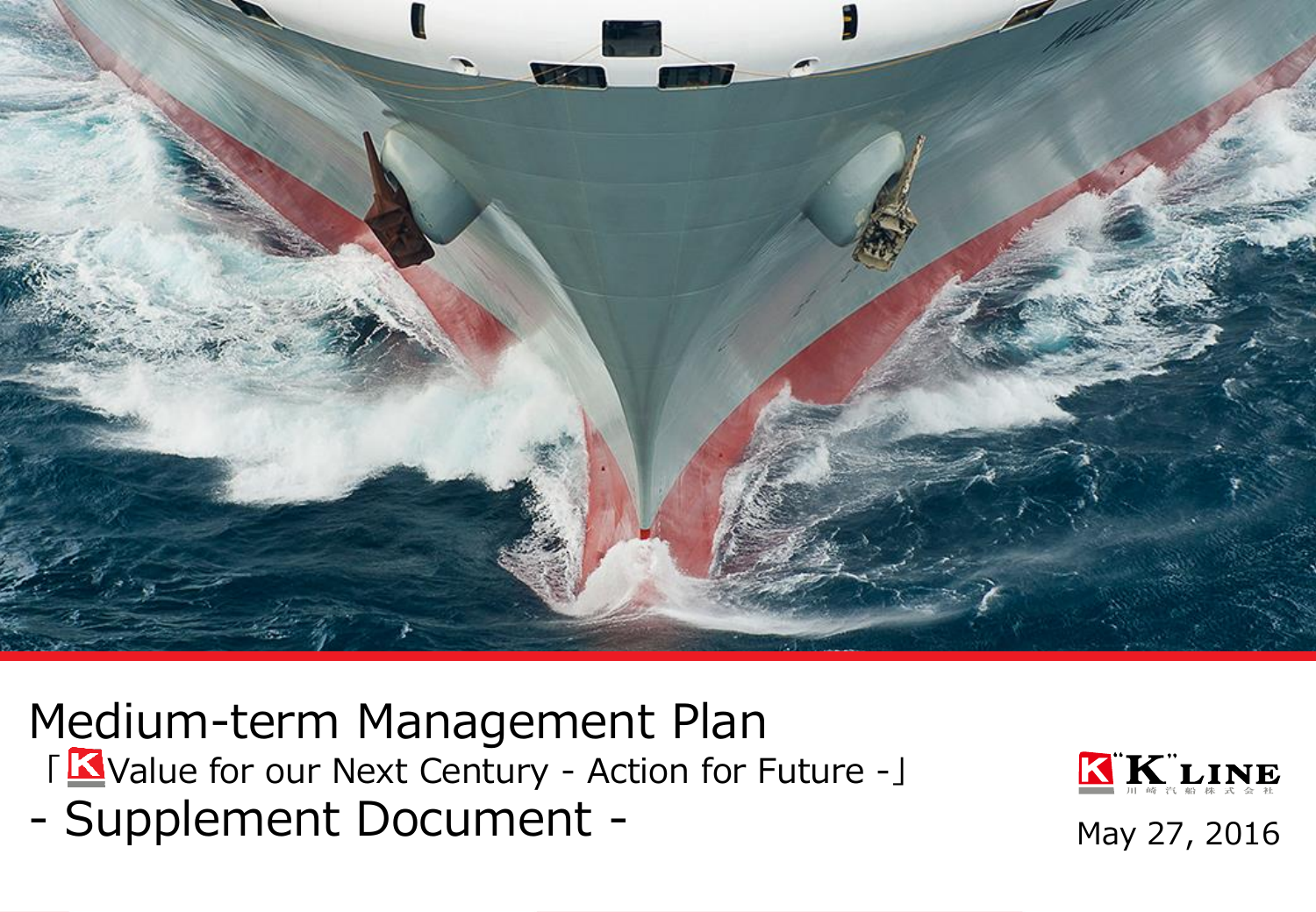## Medium-term Management Plan -Supplement Document-

We had arranged the supplement documents for our Review of Medium-term Management Plan " $K$ Value for our Next Century - Action for Future –", released on 28<sup>th</sup> April, 2016. This is for our stake holders' better understanding of our plan, as we had frequently asked the following points after the release.

1. Measures to improve ordinary income toward 2019FY (vs 2016FY) 2. Target shape of financial result and assets of main business segment in 2019FY

We would like to add the supplementary page A-4.

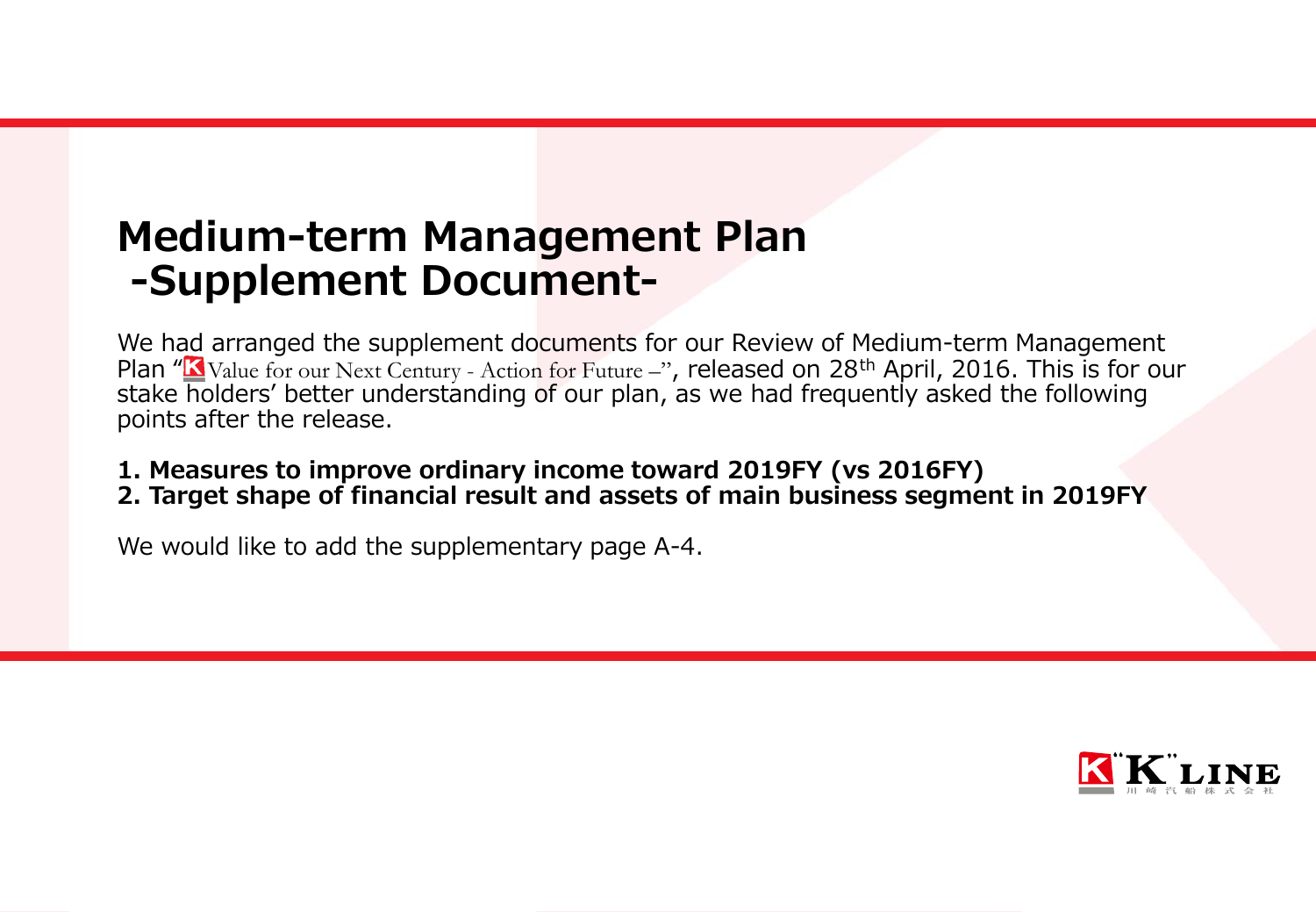## A-3 New Plan: Projection for FY2019, Measure to improving ROE No Value for our Next Century

|                                                                                                                                                 | FY2015 results                                          | FY2016 forecast                                                  | FY2019 target<br>(new plan)                         | <b>Post-FY2020</b><br>targets |                         | FY2019 targets<br>(original plan)                                  |
|-------------------------------------------------------------------------------------------------------------------------------------------------|---------------------------------------------------------|------------------------------------------------------------------|-----------------------------------------------------|-------------------------------|-------------------------|--------------------------------------------------------------------|
| Operating revenue (¥ bln)                                                                                                                       | 1,243.9                                                 | 1,100.0                                                          | 1,200.0                                             |                               |                         | 1,500.0                                                            |
| Ordinary income (¥ bln)                                                                                                                         | 3.3                                                     | 15.0                                                             | 45.0                                                |                               |                         | 85.0                                                               |
| Net income attributable to<br>owners of parent(¥ bln)                                                                                           | $\blacktriangle$ 51.5                                   | ▲35.0                                                            | 33.0                                                |                               |                         | over 60.0                                                          |
| EBITDA (¥ bln)                                                                                                                                  | 24.7                                                    | 33.0                                                             | 93.0                                                |                               |                         | 150.0                                                              |
| <b>ROE</b>                                                                                                                                      | $\triangle$ 13%                                         | $\triangle 11\%$                                                 | 8%                                                  | Over 10%                      |                         | Over 10%                                                           |
| Equity capital (¥ bln)                                                                                                                          | 355.4                                                   | 320.0                                                            | 400.0                                               | 500.0                         |                         | 600.0                                                              |
| Equity ratio                                                                                                                                    | 32%                                                     | 31%                                                              | 36%                                                 | 40%                           |                         | 40%                                                                |
| Interest-bearing liabilities(¥ bln)                                                                                                             | 525.2                                                   | 520.0                                                            | 480.0                                               | 480.0                         |                         | 480.0                                                              |
| <b>DER</b>                                                                                                                                      | 148%                                                    | 163%                                                             | 120%                                                |                               |                         | 80%                                                                |
| NET DER                                                                                                                                         | 80%                                                     | 113%                                                             |                                                     |                               |                         | 55%                                                                |
| Cash flows from operating activities<br>$(\frac{4}{1})$                                                                                         | 39.6                                                    | 0                                                                | 90.0                                                |                               |                         | 120.0                                                              |
| Cash flows from investing activities<br>$(\frac{4}{3}$ bln)                                                                                     | ▲29.6                                                   | ▲27.0                                                            | $\blacktriangle$ 50.0                               |                               |                         | ▲80.0                                                              |
| Exchange rate                                                                                                                                   | 120.78<br>¥                                             | 110.00<br>¥                                                      | 110.00<br>¥                                         |                               |                         | ¥<br>110.00                                                        |
| Bunker oil price (Per MT)                                                                                                                       | \$<br>295                                               | \$<br>275                                                        | \$<br>370                                           |                               |                         | 500                                                                |
| ▶ Initiatives for Improving ROE                                                                                                                 |                                                         |                                                                  |                                                     |                               |                         | Policy on Dividends                                                |
| • In view of structural changes to the operating environment, we are moving back our target for 10% ROE<br>attainment to FY2020 at the earliest |                                                         |                                                                  |                                                     |                               |                         | • Stable dividends will continue                                   |
|                                                                                                                                                 |                                                         |                                                                  |                                                     |                               | to be an ongoing plan   |                                                                    |
| ROE 10% = ROA (based on ordinary income) of over 6% $\times$ 2.5X target financial leverage<br>(target after FY2020)                            |                                                         |                                                                  |                                                     |                               | ● FY2016 - not decided  |                                                                    |
|                                                                                                                                                 |                                                         |                                                                  |                                                     |                               |                         | With restructuring costs for<br>restructuring slated for FY2015-   |
|                                                                                                                                                 | Revised policy for distribution of management resources |                                                                  | Given awareness of business volatility, we aim for: |                               | priorities are ensuring | FY2016 to be recorded, our highest                                 |
| $\bullet$                                                                                                                                       |                                                         | Structural reform benefits: FY2016 +¥10.0 bln, FY2017 +¥13.5 bln | Shareholders' equity of ¥500.0 bln                  |                               |                         | competitiveness and bolstering our                                 |
| $\bullet$                                                                                                                                       | Cost savings, earnings boost: FY2016 +¥18.8 bln         |                                                                  | Equity ratio of 40%                                 |                               |                         | finances, while keeping a close eye on                             |
|                                                                                                                                                 |                                                         | Improved efficiency from paring unnecessary assets across Group  | Interest-bearing liabilities of ¥480.0 bln          |                               |                         | future operating environment trends.                               |
|                                                                                                                                                 |                                                         |                                                                  |                                                     |                               |                         | As a result, we have not yet decided<br>on a FY2016 dividend plan. |

3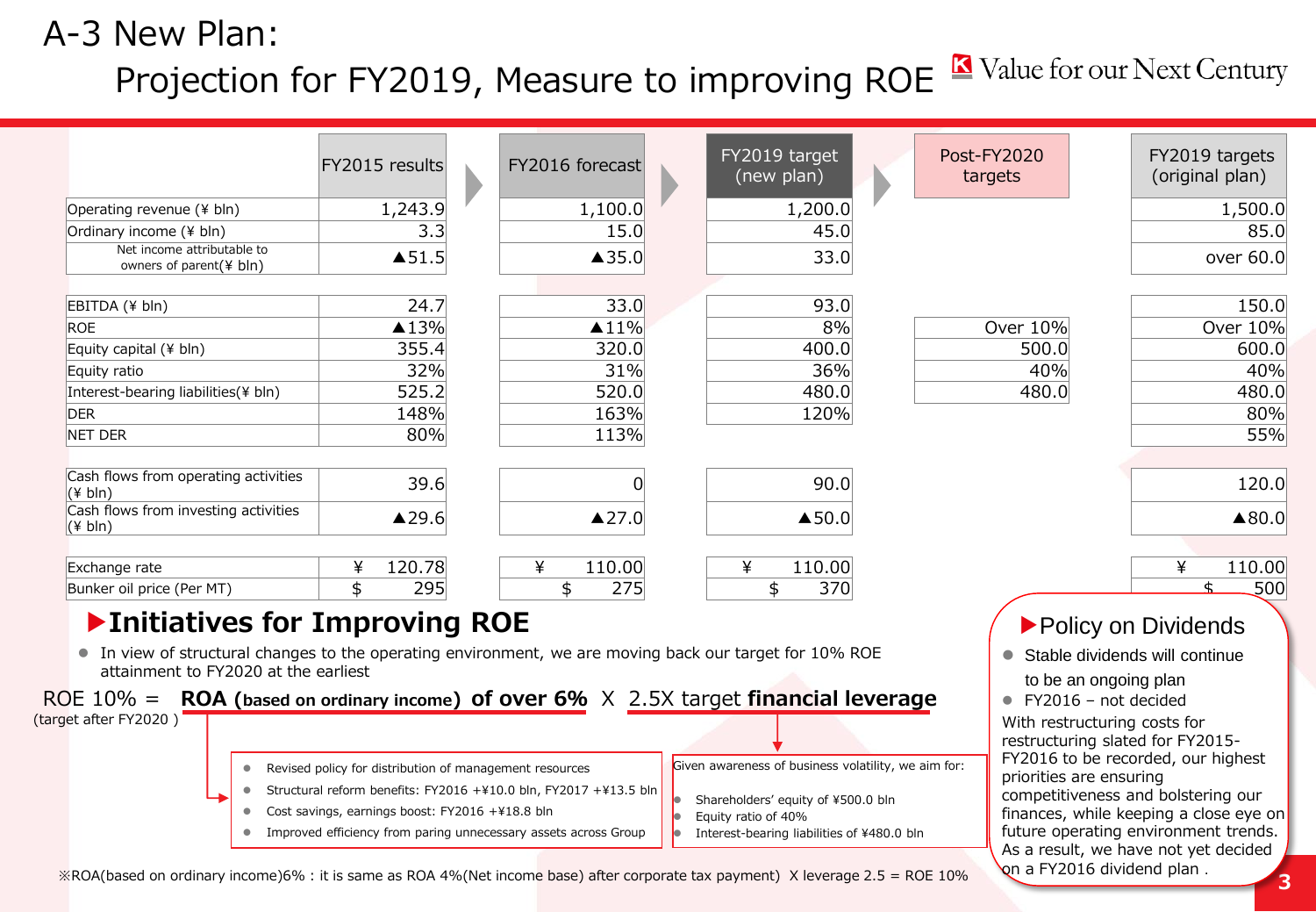## A-3 New Plan: (Added Supplementary Page ) - Ordinary Income FY2016 vs FY2019

### Value for our Next Century



#### Forecast / Target for FY 2019 by Main Segment

|                                 | (unit: billion yen) |                           |                           |                         |  |  |  |
|---------------------------------|---------------------|---------------------------|---------------------------|-------------------------|--|--|--|
| <b>Segment</b>                  |                     | <b>FY 2015</b><br>results | <b>FY2016</b><br>forecast | <b>FY2019</b><br>target |  |  |  |
| Containership<br>Segment        | Operating revenue   | 623.0                     | 580.0                     | 660.0                   |  |  |  |
|                                 | Segment Asset       | 231.5                     | 210.0                     | 195.0                   |  |  |  |
|                                 | Segment Income      | $\triangle$ 10.0          | 11.0                      | 22.0                    |  |  |  |
| <b>Bulk Shipping</b><br>Segment | Operating revenue   | 570.2                     | 460.0                     | 475.0                   |  |  |  |
|                                 | Segment Asset       | 686.2                     | 650.0                     | 710.0                   |  |  |  |
|                                 | Segment Income      | 24.7                      | 9.0                       | 23.0                    |  |  |  |

Measures for FY2019

- Containership Segment: Planning to replace asset of containership business and expand Logistics.
- Bulk Shipping Segment: Planning to reduce asset by selling drybulk vessels etc and expand Car Carrier/LNG carrier/Tanker business.

| To FY2019: Key factors lifting/reducing ordinary income |             |  |  |  |  |
|---------------------------------------------------------|-------------|--|--|--|--|
| <b>Planned Measures</b>                                 |             |  |  |  |  |
| Additional Earning boost of                             | $+43.5$ bln |  |  |  |  |
| Business Structural reform on FY2017                    |             |  |  |  |  |

#### +¥10.0bln  $\blacktriangleright$  Improving competitiveness by energy-efficient large vessels 5 Containers (FY2018)/5 Car Carriers(FY2017/2018) ▶ Expanding stable earnings business division +¥5.0bln Car Carrier/Energy related・transport/Logistics/others ▶ Additional Cost savings +¥8.5bln Additional measures taken every year after 2016 Market Effect

- ▲¥8.0bln ▶ Market Rectification ▶ Bunker oil price impact +¥11.0bln
- ▶ Total +¥30.0bln
- 

#### Achieve ¥45bln in FY2019 ordinary income

#### Measures for post FY2020

In revised Med-term Management plan, while keeping a close eye on future business environmental trends, our highest priorities are ensuring competitiveness and bolstering our finances, and we are moving back our target for 10% ROE attainment to FY2020 at the earliest. We are to take above measures steadily and ensure the FY 2019 target, and then, continue our core themes as follows;

- ・Revise policy for distribution of management resources
- ・Improve earnings by sustainable Cost savings etc.
- Ensure Group competitiveness of assets  $\sqrt{4/4}$